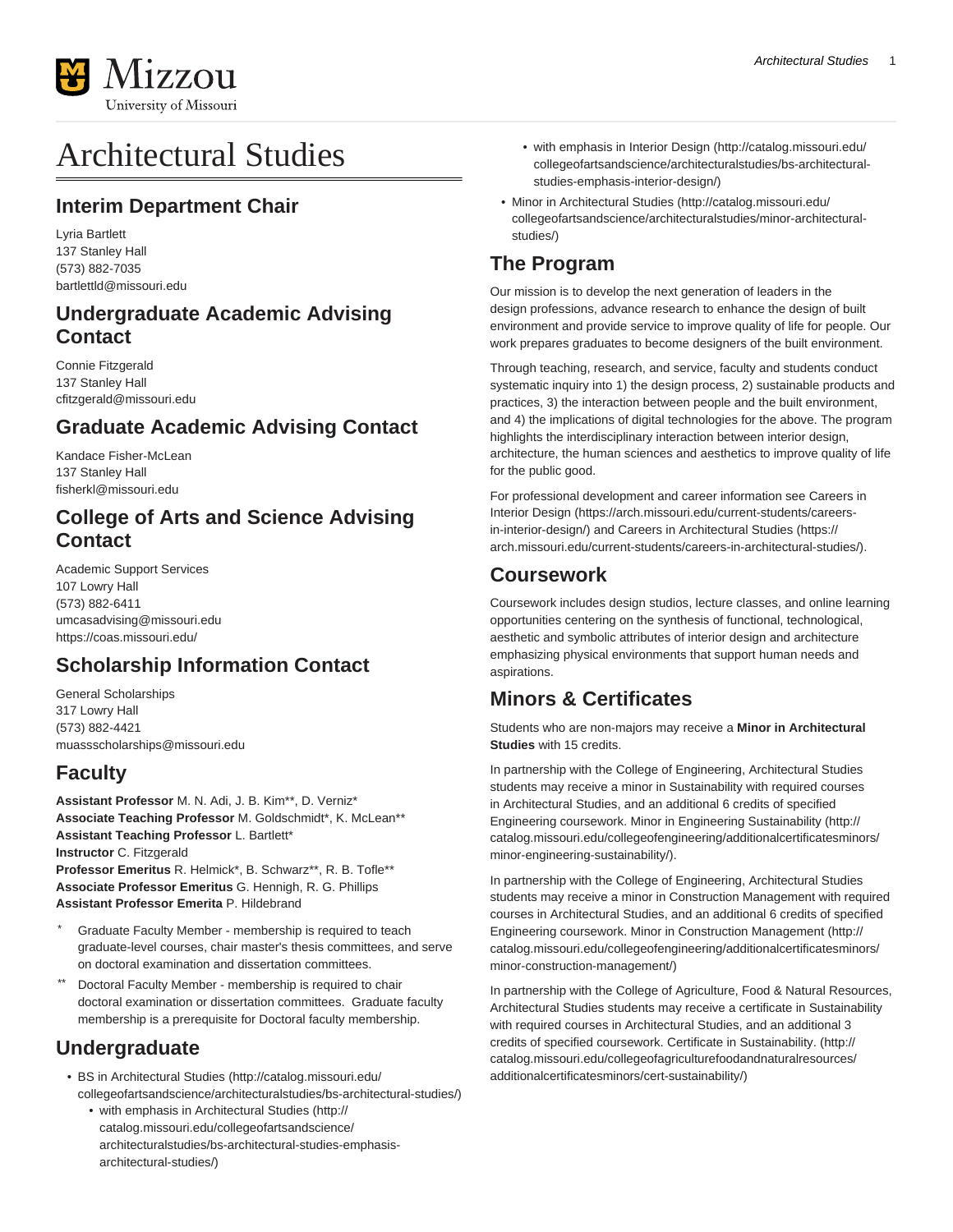

### **Admission to Professional Program Studio Sequence**

Student application for admission to the professional program studio sequence is required for undergraduate majors. Portfolio review and applications are submitted in May of each year. In order to submit a portfolio for review, students must complete ARCHST 1100 and ARCHST 1200. More information about portfolio review and the application process can be found at the [department](https://arch.missouri.edu/undergraduate/apply/) [website](https://arch.missouri.edu/undergraduate/apply/) [\(https://arch.missouri.edu/undergraduate/apply/\)](https://arch.missouri.edu/undergraduate/apply/).

### **Laptop Computer Requirements**

A laptop computer is required when admitted to the professional program studio sequence. See [department website](https://arch.missouri.edu/current-students/computers-specifications/) ([https://arch.missouri.edu/](https://arch.missouri.edu/current-students/computers-specifications/) [current-students/computers-specifications/](https://arch.missouri.edu/current-students/computers-specifications/)) for recommended specifications.

### **Graduate**

- [MA in Architectural Studies](http://catalog.missouri.edu/collegeofartsandscience/architecturalstudies/ma-architectural-studies/) ([http://catalog.missouri.edu/](http://catalog.missouri.edu/collegeofartsandscience/architecturalstudies/ma-architectural-studies/) [collegeofartsandscience/architecturalstudies/ma-architectural](http://catalog.missouri.edu/collegeofartsandscience/architecturalstudies/ma-architectural-studies/)[studies/\)](http://catalog.missouri.edu/collegeofartsandscience/architecturalstudies/ma-architectural-studies/)
	- [with emphasis in Design with Digital Media](http://catalog.missouri.edu/collegeofartsandscience/architecturalstudies/ma-architectural-studies-emphasis-design-digital-media/) [\(http://](http://catalog.missouri.edu/collegeofartsandscience/architecturalstudies/ma-architectural-studies-emphasis-design-digital-media/) [catalog.missouri.edu/collegeofartsandscience/](http://catalog.missouri.edu/collegeofartsandscience/architecturalstudies/ma-architectural-studies-emphasis-design-digital-media/) [architecturalstudies/ma-architectural-studies-emphasis-design](http://catalog.missouri.edu/collegeofartsandscience/architecturalstudies/ma-architectural-studies-emphasis-design-digital-media/)[digital-media/\)](http://catalog.missouri.edu/collegeofartsandscience/architecturalstudies/ma-architectural-studies-emphasis-design-digital-media/)
	- [with emphasis in Environment and Behavior](http://catalog.missouri.edu/collegeofartsandscience/architecturalstudies/ma-architectural-studies-emphasis-environment-behavior/) ([http://](http://catalog.missouri.edu/collegeofartsandscience/architecturalstudies/ma-architectural-studies-emphasis-environment-behavior/) [catalog.missouri.edu/collegeofartsandscience/](http://catalog.missouri.edu/collegeofartsandscience/architecturalstudies/ma-architectural-studies-emphasis-environment-behavior/) [architecturalstudies/ma-architectural-studies-emphasis](http://catalog.missouri.edu/collegeofartsandscience/architecturalstudies/ma-architectural-studies-emphasis-environment-behavior/)[environment-behavior/\)](http://catalog.missouri.edu/collegeofartsandscience/architecturalstudies/ma-architectural-studies-emphasis-environment-behavior/)
- [MS in Architectural Studies](http://catalog.missouri.edu/collegeofartsandscience/architecturalstudies/ms-architectural-studies/) ([http://catalog.missouri.edu/](http://catalog.missouri.edu/collegeofartsandscience/architecturalstudies/ms-architectural-studies/) [collegeofartsandscience/architecturalstudies/ms-architectural](http://catalog.missouri.edu/collegeofartsandscience/architecturalstudies/ms-architectural-studies/)[studies/\)](http://catalog.missouri.edu/collegeofartsandscience/architecturalstudies/ms-architectural-studies/)
	- [with emphasis in Design with Digital Media](http://catalog.missouri.edu/collegeofartsandscience/architecturalstudies/ms-architectural-studies-emphasis-design-digital-media/) [\(http://](http://catalog.missouri.edu/collegeofartsandscience/architecturalstudies/ms-architectural-studies-emphasis-design-digital-media/) [catalog.missouri.edu/collegeofartsandscience/](http://catalog.missouri.edu/collegeofartsandscience/architecturalstudies/ms-architectural-studies-emphasis-design-digital-media/) [architecturalstudies/ms-architectural-studies-emphasis-design](http://catalog.missouri.edu/collegeofartsandscience/architecturalstudies/ms-architectural-studies-emphasis-design-digital-media/)[digital-media/\)](http://catalog.missouri.edu/collegeofartsandscience/architecturalstudies/ms-architectural-studies-emphasis-design-digital-media/)
	- [with emphasis in Environment and Behavior](http://catalog.missouri.edu/collegeofartsandscience/architecturalstudies/ms-architectural-studies-emphasis-environment-behavior/) ([http://](http://catalog.missouri.edu/collegeofartsandscience/architecturalstudies/ms-architectural-studies-emphasis-environment-behavior/) [catalog.missouri.edu/collegeofartsandscience/](http://catalog.missouri.edu/collegeofartsandscience/architecturalstudies/ms-architectural-studies-emphasis-environment-behavior/) [architecturalstudies/ms-architectural-studies-emphasis](http://catalog.missouri.edu/collegeofartsandscience/architecturalstudies/ms-architectural-studies-emphasis-environment-behavior/)[environment-behavior/\)](http://catalog.missouri.edu/collegeofartsandscience/architecturalstudies/ms-architectural-studies-emphasis-environment-behavior/)

#### **Program Contact**

Kandace L. Fisher-McLean, PhD, HHS [fisherkl@missouri.edu](mailto:fisherkl@missouri.edu)

137 Stanley Hall Columbia, MO 65211 <https://arch.missouri.edu/>

### **The Program**

For both the MA and MS, the student's program of study must include a minimum of 30 hours of graduate credit beyond the bachelor's degree (or its equivalent). Fifteen of the 30-hour minimum must be selected from courses numbered at 8000 or 9000 level; no more than 40% of the 30 hour credit requirement can be satisfied by Research, Readings and Problems coursework.

The MA is a non-thesis option culminating in a creative project. The MS culminates in a thesis meeting [University thesis requirements \(https://](https://gradschool.missouri.edu/current-students/thesis-dissertation/thesis-process/)

[gradschool.missouri.edu/current-students/thesis-dissertation/thesis](https://gradschool.missouri.edu/current-students/thesis-dissertation/thesis-process/)[process/](https://gradschool.missouri.edu/current-students/thesis-dissertation/thesis-process/)).

In consultation with one's graduate advisor, each student is required to enroll in selected "core" courses appropriate to her/his degree program. The academic program should be established in consultation with one's advisor.

### **Professional Opportunities**

Career opportunities for master's and doctoral graduates of the Department and College include leadership positions in design and consulting practices in industry, government and education; and academic and administrative positions in higher education and research.

The MA degree leads to career opportunities in design firms, computer graphics and design visualization, retail establishments, corporate institutions and consultancy. Graduates contribute their skill to design of commercial, institutional, corporate and health care facilities, as well as residential settings. They collaborate with related design professionals providing solutions to social and environmental problems.

Graduates of the MS and PhD degree programs pursue academic and professional careers integrating design theory with their research skills.

See [Career Information for Graduate Students](https://arch.missouri.edu/current-students/career-information-graduate-students/) ([https://arch.missouri.edu/](https://arch.missouri.edu/current-students/career-information-graduate-students/) [current-students/career-information-graduate-students/](https://arch.missouri.edu/current-students/career-information-graduate-students/)) and [Spotlight on](https://arch.missouri.edu/alumni-friends/) [Alumni](https://arch.missouri.edu/alumni-friends/) [\(https://arch.missouri.edu/alumni-friends/](https://arch.missouri.edu/alumni-friends/)).

### **Online Study**

On-campus and distance-learners are taught by the same accomplished professors. This is a fully integrated model of online instruction with established quality. The Department of Architectural Studies offers 100% online graduate education:

- [Master of Arts](https://arch.missouri.edu/graduate/ma-ms-programs/#page_MA) ([https://arch.missouri.edu/graduate/ma-ms-programs/](https://arch.missouri.edu/graduate/ma-ms-programs/#page_MA) [#page\\_MA\)](https://arch.missouri.edu/graduate/ma-ms-programs/#page_MA) in the emphasis areas of [Environment and Behavior](https://arch.missouri.edu/graduate/environment-and-behavior-studies/) ([https://arch.missouri.edu/graduate/environment-and-behavior](https://arch.missouri.edu/graduate/environment-and-behavior-studies/)[studies/\)](https://arch.missouri.edu/graduate/environment-and-behavior-studies/) and [Design with Digital Media](https://arch.missouri.edu/graduate/design-with-digital-media/) ([https://arch.missouri.edu/](https://arch.missouri.edu/graduate/design-with-digital-media/) [graduate/design-with-digital-media/](https://arch.missouri.edu/graduate/design-with-digital-media/)).
- [Master of Science](https://arch.missouri.edu/academics_masters.html#page_MS) ([https://arch.missouri.edu/](https://arch.missouri.edu/academics_masters.html#page_MS) [academics\\_masters.html#page\\_MS](https://arch.missouri.edu/academics_masters.html#page_MS)) in the emphasis areas of [Environment and Behavior](https://arch.missouri.edu/graduate/environment-and-behavior-studies/) [\(https://arch.missouri.edu/graduate/](https://arch.missouri.edu/graduate/environment-and-behavior-studies/) [environment-and-behavior-studies/\)](https://arch.missouri.edu/graduate/environment-and-behavior-studies/) and [Design with Digital Media](https://arch.missouri.edu/graduate/design-with-digital-media/) ([https://arch.missouri.edu/graduate/design-with-digital-media/\)](https://arch.missouri.edu/graduate/design-with-digital-media/).
- [Doctor of Philosophy](https://arch.missouri.edu/academics_phd.html) ([https://arch.missouri.edu/academics\\_phd.html](https://arch.missouri.edu/academics_phd.html)) in Human Environmental Sciences and in the concentration\* areas of [Environment and Behavior](https://arch.missouri.edu/graduate/environment-and-behavior-studies/) [\(https://arch.missouri.edu/graduate/](https://arch.missouri.edu/graduate/environment-and-behavior-studies/) [environment-and-behavior-studies/\)](https://arch.missouri.edu/graduate/environment-and-behavior-studies/) and [Design with Digital Media](https://arch.missouri.edu/graduate/design-with-digital-media/) ([https://arch.missouri.edu/graduate/design-with-digital-media/\)](https://arch.missouri.edu/graduate/design-with-digital-media/).
- [Design Research Concentration](https://arch.missouri.edu/academics_DesignResearch.html) [\(https://arch.missouri.edu/](https://arch.missouri.edu/academics_DesignResearch.html) [academics\\_DesignResearch.html](https://arch.missouri.edu/academics_DesignResearch.html))\* as stand-alone coursework or as part of a masters or doctorate.
- [Stand-alone courses for non-degree](https://gradschool.missouri.edu/admissions/eligibility-process/non-degree-applicants/) ([https://gradschool.missouri.edu/](https://gradschool.missouri.edu/admissions/eligibility-process/non-degree-applicants/) [admissions/eligibility-process/non-degree-applicants/](https://gradschool.missouri.edu/admissions/eligibility-process/non-degree-applicants/)) graduate students. Students select online courses from an extensive menu for professional advancement. Up to 12 credit hours of graduate credit taken as a non-degree graduate student may be applied to a graduate degree program upon approval of the academic program if the student is accepted.
- concentrations will not appear on diplomas or transcripts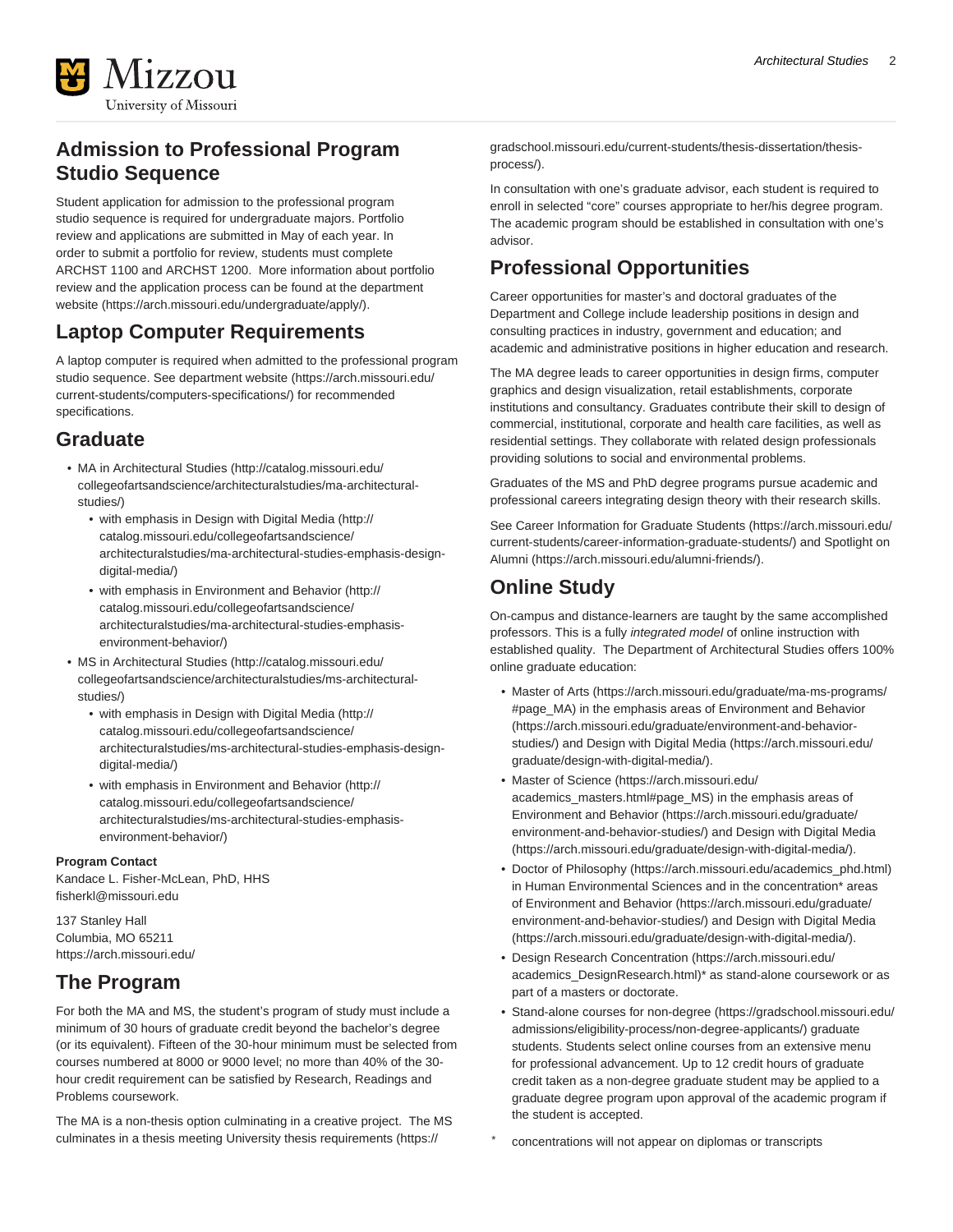

Graduate courses are delivered as:

- Asynchronous or Synchronous. Asynchronous coursework is completed independently according to the provided schedule. Synchronous courses will include real-time discussion during arranged weekly class periods via video conferencing technology.
- Semester-based or self-paced online.

See [Missouri Online \(https://online-consent.missouri.edu/search/\)](https://online-consent.missouri.edu/search/) for online offerings open for registration.

### **Architectural Studies Graduate Degrees**

Graduate students select one of two areas of emphasis: 1) Environment and Behavior studies with a creative project leading to an MA degree and with research leading to the MS and PhD degrees OR 2) Design with Digital Media studies leading to the MA, MS and PhD degrees. The graduate program builds on Architectural Studies course work and a core of courses in design theory, research methods, graduate seminars, research and readings in digital media and environment and behavior.

### **Design Research Concentration**

The [Design Research Concentration](https://arch.missouri.edu/graduate/design-research-concentration/) [\(https://arch.missouri.edu/graduate/](https://arch.missouri.edu/graduate/design-research-concentration/) [design-research-concentration/](https://arch.missouri.edu/graduate/design-research-concentration/)) is developed for

- Designers engaged in architecture, interior design, graphic design, or interaction design who require applied research skills from companies/organizations.
- Researchers with a background in social sciences, anthropology etc. who conduct research for creative product development in industry - Healthcare IT companies, Product Design firms, corporate research labs etc.
- Business and market professionals to advance understanding of design research for marketing.

### **Graduate Program Requirements**

The academic program should be developed in consultation with an advisor. See the [Graduate School](https://gradschool.missouri.edu/) ([https://gradschool.missouri.edu/\)](https://gradschool.missouri.edu/) website for guidelines and requirements regarding course work and role of committee. Students are required to self-report academic performance, degree program milestones and related achievements in scholarship, research and creative work on an annual basis. Students complete an annual review. See department [Graduate Handbook](https://arch.missouri.edu/wp-content/uploads/2021/03/handbook.pdf) ([https://](https://arch.missouri.edu/wp-content/uploads/2021/03/handbook.pdf) [arch.missouri.edu/wp-content/uploads/2021/03/handbook.pdf\)](https://arch.missouri.edu/wp-content/uploads/2021/03/handbook.pdf) for details.

### **Financial Aid from the Program**

Limited teaching and/or research assistantships and scholarships are available to graduate students. GTA appointments are available to resident graduate students and are based on the match between the department's needs and candidate's background. See [Financial FAQs](https://arch.missouri.edu/graduate/faqs/) (<https://arch.missouri.edu/graduate/faqs/>) on department web site.

#### **ARCHST 1005: Topics in Architectural Studies - Humanities**

Organized study of selected topics in architectural studies. Particular topic and earnable credit may vary by semester. May be repeated for credit up to 6 credit hours.

**Credit Hour**: 1-99 **Prerequisites:** instructor's consent

#### **ARCHST 1100: Visual Design**

Design study as an introduction to basic design and visual composition with application to creating two- and three-dimensional abstract and /or functional design work. Studio exercises expressed through drawings and abstract models, using various media.

#### **Credit Hours**: 3

#### **ARCHST 1200: Architectural Drafting and Working Drawings**

Beginning drafting including equipment and materials; lettering; floor plans, sections, elevations; orthographic and axonometric drawings; working drawings; and details.

**Credit Hours**: 3

#### **ARCHST 1600: Fundamentals of Environmental Design**

Survey of the architectural environment emphasizing design fundamentals such as use, aesthetics, stability of structures and human relationships with places and time.

**Credit Hours**: 3 **Prerequisites:** ENGLSH 1000

#### **ARCHST 1600W: Fundamentals of Environmental Design - Writing Intensive**

Survey of the architectural environment emphasizing design fundamentals such as use, aesthetics, stability of structures and human relationships with places and time.

**Credit Hours**: 3 **Prerequisites:** ENGLSH 1000

#### **ARCHST 2005: Topics in Architectural Studies - Humanities**

Organized study of selected topics in architectural studies. Particular topic and earnable credit may very by semester. May be repeated for credit up to 6 credit hours.

**Credit Hour**: 1-99 **Prerequisites:** instructor's consent

**ARCHST 2085: Problems in Architectural Studies** Supervised independent work.

**Credit Hours**: 3 **Prerequisites:** instructor's consent

**ARCHST 2100: Understanding Architecture and the American City** Multifaceted introduction to the architectural and social roots of urban form in the U. S.: historic precedents from around the world; growth, decline and revival of cities; rise of suburbia; tradition and transformation in campus communities; continuing housing challenges; sustainable design and the future of urbanism. Explores a diverse range of opportunities to improve communities available to professionals and general public.

#### **Credit Hours**: 3

**ARCHST 2210: Understanding Visualization for Animated Films** Provides a critical overview of design and visualization techniques in animated film-making. Emphasizes the role of the built environment and spatial design features.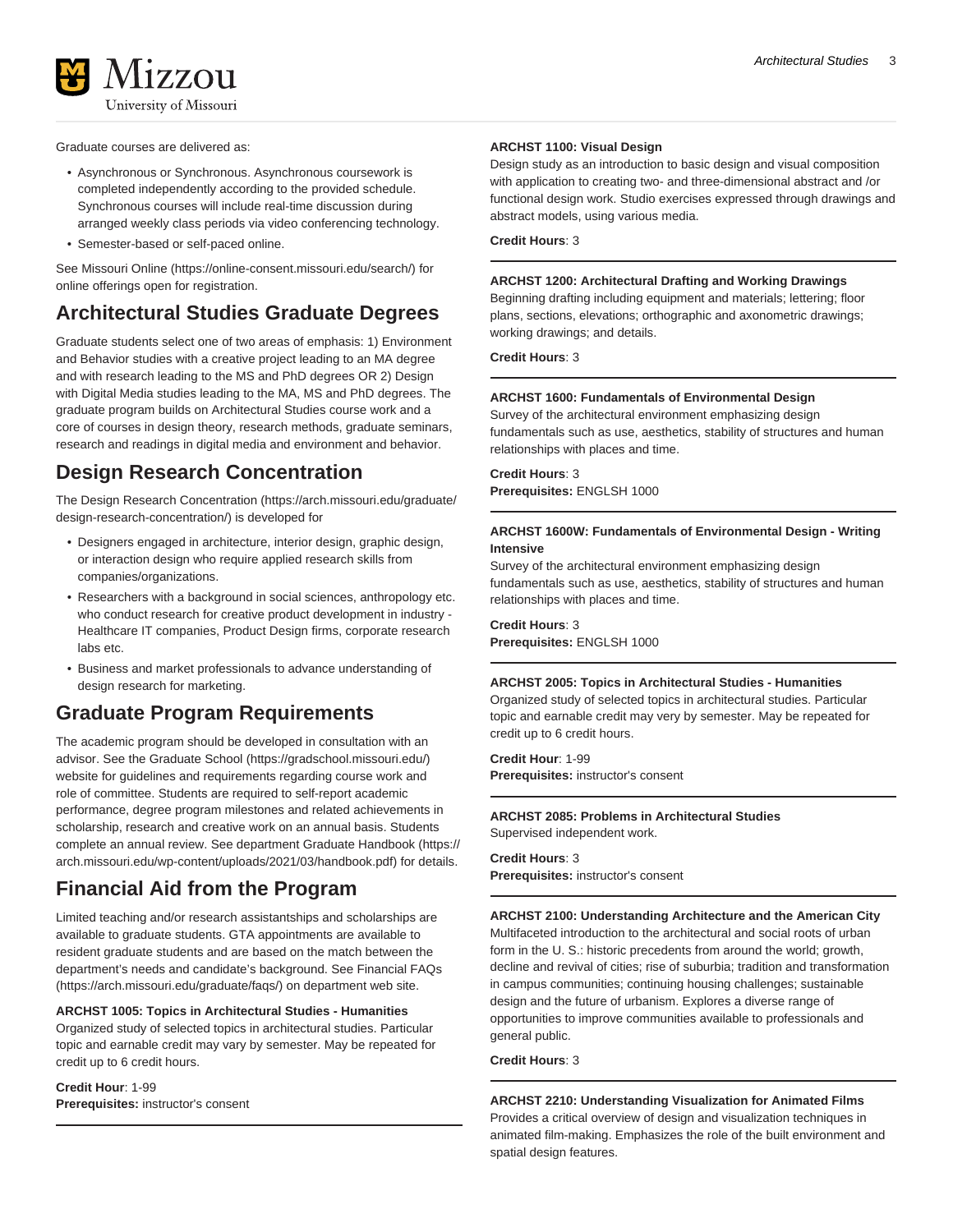**Credit Hours**: 3

#### **ARCHST 2220: Introduction to CAD**

Introduction to computer-aided drafting and design with AutoCad software. Emphasis will be placed on development of skills and problem solving related to the professions of environmental and interior design.

#### **Credit Hours**: 3

**Recommended:** ARCHST 1200

#### **ARCHST 2230: Design Communication I**

A course introducing techniques and conventions of digitally-mediated graphic communication as aids in the design process.

**Credit Hours**: 3 **Prerequisites:** ARCHST 2220

#### **ARCHST 2310: Building Systems**

Integrated building systems: structure, construction, technology, comfort; including voice-data communication, safety, floor, wall, ceiling, mechanical, electrical, and plumbing systems; and project estimating.

**Credit Hours**: 3

#### **ARCHST 2315: Introduction to Building Systems Laboratory**

Building system renovations, materials, processes, finishes, and applications testing: furniture design, fabrication, finishing, lighting, concrete and masonry, wood and steel light framing construction, and mock-up fabrication and testing. All equipment training and safety is covered in this introductory course.

**Credit Hour**: 1

#### **ARCHST 2316: Advanced Building Systems Lab**

Advanced exposure to building system renovations, materials, processes, finishes, and applications testing: furniture design, fabrication, finishing, lighting, concrete and masonry, wood and steel light framing construction, and mock-up fabrication and testing. Graded on A-F basis only.

**Credit Hours**: 2 **Prerequisites:** ARCHST 2315

#### **ARCHST 2323: Sustainable Building Design Fundamentals**

Environmental concerns addressed by green building design practices for consumers and owners of homes and businesses. Overview of how green buildings improve prospects for ecology, economy, social equity, and human health. Hands-on lab experiments reference national performance standards for decision making in sustainable building projects. Emphasis on energy and water use, sustainable sites, environmentally friendly building products, indoor air quality, and design for sustainable behaviors. Graded on A-F basis only.

#### **Credit Hours**: 3

#### **ARCHST 2620: People, Places and Design**

Understanding human behavior and interaction with environments; the influence of architectural design on built places. Practical application for design.

**Credit Hours**: 3

#### **ARCHST 2811: Studio I**

Application of basic design and composition to built form. Studio exercises in two and three dimensions using various media relating to usable spaces. Formation of design concept, development of form and space, and application in built environment. Graded on A-F basis only.

#### **Credit Hours**: 4

**Prerequisites:** ARCHST 1200 **Corequisites:** ARCHST 2220

#### **ARCHST 3100: Color and Light**

The theory, application, and specification of color and light for interior and architectural design. Includes assigned lab exercises for color and light portfolio.

**Credit Hours**: 3

#### **ARCHST 3182: Studio II**

Application of basic design principles to built forms and functional spaces. Identification and manipulation of elements of design, understanding spatial relationships between human body and spatial enclosures related to built forms. Spatial organization and familiarity with role of immediate context. Graded on A-F basis only.

#### **Credit Hours**: 4

**Prerequisites:** ARCHST 2310 and ARCHST 2811 **Corequisites:** ARCHST 2230

#### **ARCHST 3230: Advanced Design Communication Using BIM**

Advanced course in techniques and conventions of computer aided design (CAD) and Building Information Modeling (BIM) for contemporary design process.

### **Credit Hours**: 3

**Prerequisites:** ARCHST 2230

#### **ARCHST 3600: Environmental Analysis**

Discover through analytical methods of primary organizational factors which operate in a building and reveal the preoccupations of designer. Analytical approach investigates design principles by means of dissection.

#### **Credit Hours**: 3

**Prerequisites:** ARCHST 2811

#### **ARCHST 3600W: Environmental Analysis - Writing Intensive**

Discover through analytical methods of primary organizational factors which operate in a building and reveal the preoccupations of designer. Analytical approach investigates design principles by means of dissection.

#### **Credit Hours**: 3

**Prerequisites:** ENGLSH 1000 and ARCHST 2811

#### **ARCHST 3860: Human Factors Programming**

Design Programming for Human Factors using a Case Study.

**Credit Hours**: 3 **Recommended:** ARCHST 1600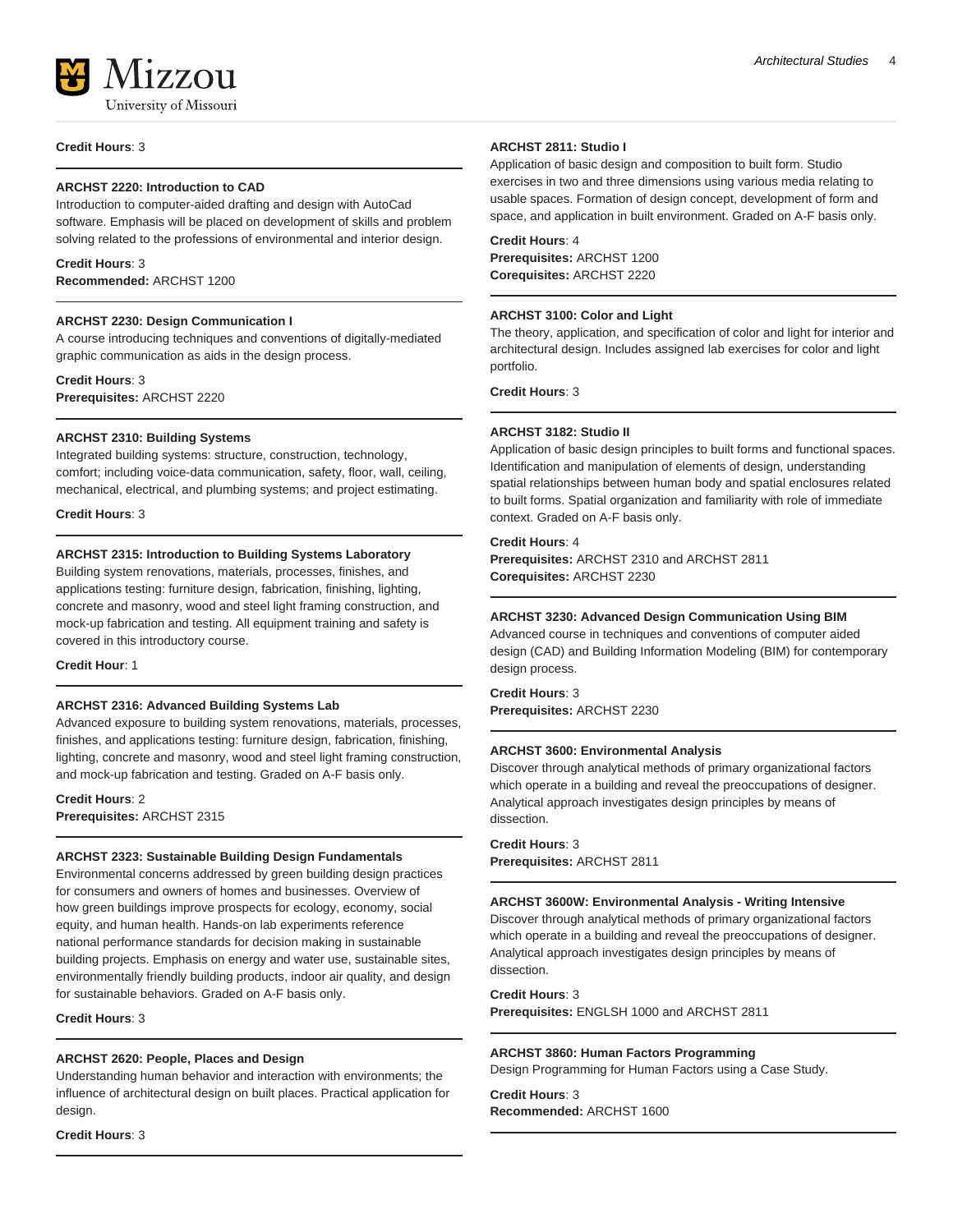

**ARCHST 3860W: Human Factors Programming - Writing Intensive** Design Programming for Human Factors using a Case Study.

#### **Credit Hours**: 3 **Recommended:** ARCHST 1600

#### **ARCHST 4001: Topics in Architectural Studies**

Selected current topics in field of interest.

**Credit Hour**: 1-99

**ARCHST 4085: Problems in Architectural Studies** Supervised independent work.

**Credit Hour**: 1-99 **Prerequisites:** instructor's consent

#### **ARCHST 4085W: Problems in Architectural Studies - Writing Intensive**

Supervised independent work.

**Credit Hour**: 1-12 **Prerequisites:** instructor's consent

#### **ARCHST 4320: Materials, Methods and Products**

(cross-leveled with ARCHST 7320). Inherent qualities of materials used in the design of interior environments. Manufacturing, application, and installation methods. Focus on environmentally sensitive materials.

#### **Credit Hours**: 3 **Recommended:** ARCHST 2310

#### **ARCHST 4323: Sustainable Technologies and Systems**

An in-depth study of ecologically-sensitive and energy-efficient strategies used in building and interiors. Graded on A-F basis only.

**Credit Hours**: 3 **Prerequisites:** MATH 1050 or higher level of math

#### **ARCHST 4325: Energy-Efficient Building Design**

Broad study of energy use and energy-efficient strategies for buildings. Course will cover the fundamentals of climate-based design, energyefficient heating/cooling/daylighting strategies, alternative energy systems applicable to buildings, energy auditing/modeling/verification, applicable building energy codes, and high performance building technologies.

**Credit Hours**: 3 **Prerequisites:** MATH 1100

#### **ARCHST 4333: Compliance and Specifications**

Application of laws, codes, regulations, standards in specifying for life safety, barrier-free and universal design, lighting, human factors, and contract documents. Graded on A-F basis only.

#### **Credit Hours**: 3

**Prerequisites:** ARCHST 4813 or ARCHST 4823

**ARCHST 4355: Recent Trends in Digital Media I**

Recent Trends in Digital Media I

**Credit Hour**: 1-99

#### **ARCHST 4411: Study Abroad in Architectural History**

Discovery of historic architecture through on-site tour of timeless cities and places. May be repeated for credit.

**Credit Hour**: 1-3

**Prerequisites:** instructor's consent

#### **ARCHST 4430: Guiding Design with Historic Preservation**

(cross-leveled with ARCHST 7430). Approaches to historic preservation; historic roots of architecture and interiors; regulations and design guidelines governing intervention; assessing significance of historic properties.

**Credit Hours**: 3

**Recommended:** American History or Government, or Art History

#### **ARCHST 4435: History of the Designed Environment to 1750**

An in-depth study of the designed environment including interiors, architecture, art, and the decorative arts within the major historical periods and cultural context from prehistory to the Industrial Revolution.

#### **Credit Hours**: 3

#### **ARCHST 4440: Design Precedents: Architecture, Interiors and Furniture since the Industrial Revolution**

(cross-leveled with ARCHST 7440). Analysis of historical exemplars of architecture, interiors and furniture design offering strategies for approaching contemporary design problems. Covers design precedents from industrial revolution to contemporary design.

**Credit Hours**: 3

#### **ARCHST 4555: Recent Trends**

(cross-leveled with ARCHST 7555). Upper-division students seeking additional knowledge in specific subject matter areas including digital media software.

**Credit Hour**: 1-99

#### **ARCHST 4630: Shaping Human Settlements**

(cross-leveled with ARCHST 7630). Review classic designs and designers, key concepts and enduring issues of community design within the overall framework of environmental design.

**Credit Hours**: 3

#### **ARCHST 4700: Place-Making in Community Design**

(cross-leveled with ARCHST 7700). Ideologies, case studies and participatory methods on place-making in community design. Use processes to design a place-making scheme in actual community project.

**Credit Hours**: 3

#### **ARCHST 4710: Design Business Practices**

Analysis of basic professional, human, and business skills necessary for the successful design practice. Studio work in development of portfolio and self-marketing materials with refinement through critiques. Graded on A-F basis only.

#### **Credit Hours**: 3

**Prerequisites:** ARCHST 4814 or ARCHST 4824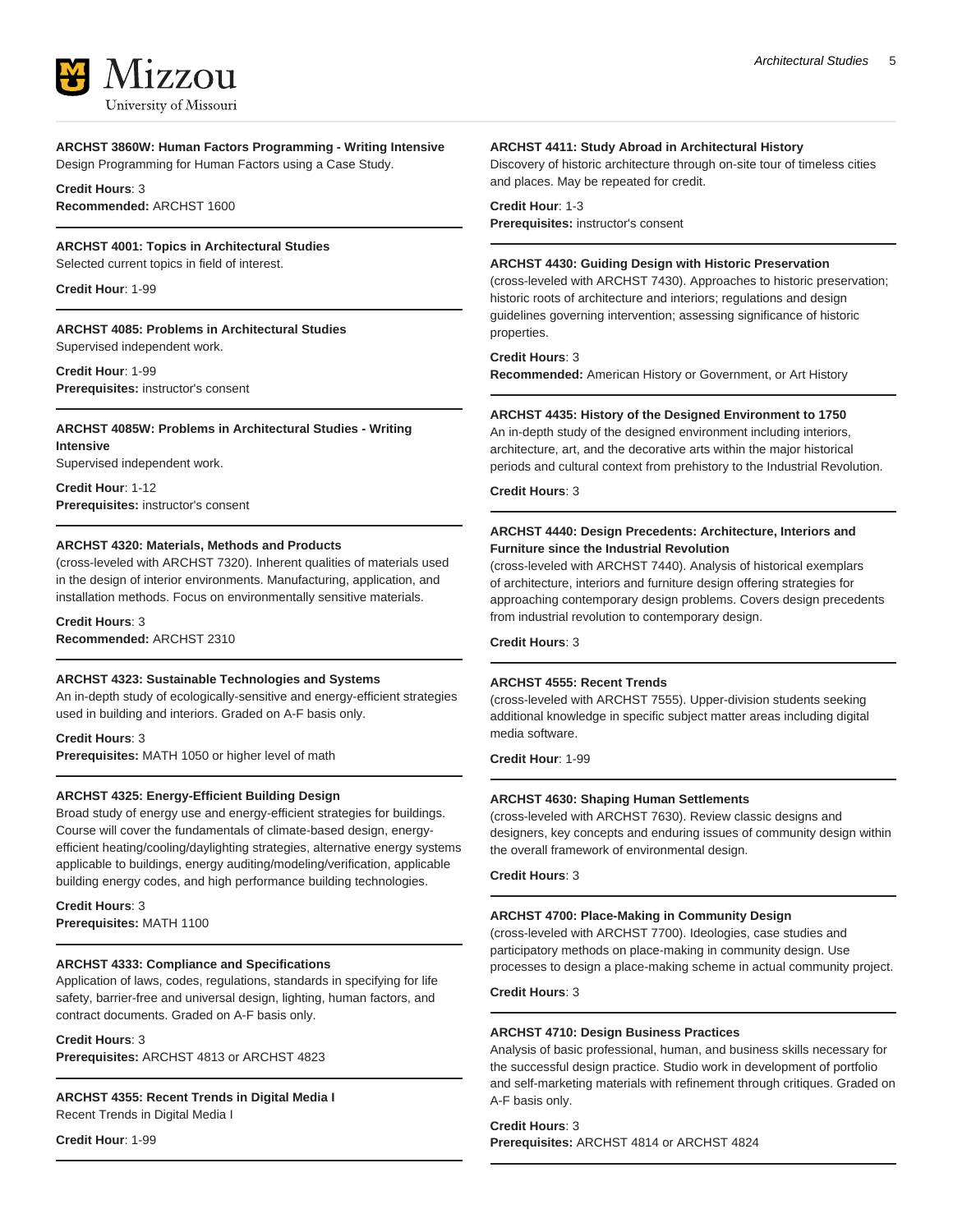

#### **ARCHST 4760: Healthcare Facilities Design**

(cross-leveled with ARCHST 7760). Health care facilities design and planning course provides an in-depth investigation of best practice examples. Design and research methods include evidence-based design, simulation, and space syntax analysis leading to high-performance healthcare design. Graded on A-F basis only.

#### **Credit Hours**: 3

**Recommended:** senior standing

#### **ARCHST 4813: Interiors Studio III**

Spatial morphology, organization pattern, construction methods, materials, systems, and processes and integration with total design processes. Space planning and spatial manipulation in response to social, environmental, functional, and aesthetics specific to interiors.

#### **Credit Hours**: 4

**Prerequisites:** ARCHST 3182

#### **ARCHST 4814: Interiors Studio IV**

Continuation of ARCHST 4813. Manipulation of form and space responding to programmatic functions and activities, and constraints imposed by structure, building materials, spatial enclosure, and related factors. Projects may involve designing single-function space to multiplefunction layered spaces--both vertically and horizontally.

**Credit Hours**: 4 **Prerequisites:** ARCHST 4813

#### **ARCHST 4815: Construction Documents and Building Information Modeling Studio**

Studio of how materials, systems, and assemblies reinforce and extend intentions of designers. Course teaches strategies and techniques for integration and coordination of the building components and details in construction documents and building information modeling. Graded on A-F basis only.

**Credit Hours**: 4 **Prerequisites:** ARCHST 4333

#### **ARCHST 4823: Architectural Studio III**

Continuation of ARCHST 3182. Spatial morphology, organization pattern, construction methods, materials, systems, and processes and integration with total design process. Space planning and spatial manipulation in response to social, environmental, functional, and aesthetics specifics to architecture.

**Credit Hours**: 4 **Prerequisites:** ARCHST 3182

#### **ARCHST 4824: Architectural Studio IV**

Continuation of ARCHST 4823. Manipulation of form and space responding to programmatic functions and activities, and constraints imposed by structure, building materials, spatial enclosure, and related factors. Projects may involve designing single-function space to multiplefunction layered spaces - both vertically and horizontally.

**Credit Hours**: 4 **Prerequisites:** ARCHST 4823

#### **ARCHST 4860: Programming for Thesis Design Studio**

Develop written comprehensive program for thesis design studio project.

#### **Credit Hour**: 1

**Prerequisites or Corequisites:** ARCHST 4814 or ARCHST 4824 **Prerequisites:** ARCHST 2620

#### **ARCHST 4940: Internship in Environmental Design**

Field experience in design under professional and educational supervision. Graded on S/U basis only.

#### **Credit Hour**: 1-99

**Prerequisites:** instructor's consent

#### **ARCHST 4960: Readings in Architectural Studio**

Readings in recent research materials.

**Credit Hour**: 1-99

#### **ARCHST 4961: Design Research and Service Design**

(cross-leveled with ARCHST 7961). Provides an overview of applied research methods for design and development of products, services and environments. Introduces human-centered approach to design research and Communication of research findings to informed design concepts.

#### **Credit Hours**: 3

**Recommended:** senior standing

#### **ARCHST 4962: Information Visualization and Visual Analytics**

(cross-leveled with ARCHST 7962). Foundation for information visualization and deals with external representation and interactive manipulation of information, data or artifacts using digital tools to enhance communication, analytical reasoning and decision-making.

**Credit Hours**: 3

**Recommended:** senior standing

#### **ARCHST 4963: Human Factors Research for Design**

(cross-leveled with ARCHST 7963). Investigate effect of people's physical psychological, social functions in environments of differing scales. Use research techniques of photo-interviewers, mapping, and user analysis to develop an appropriate program for redesign.

### **Credit Hours**: 3

**Recommended:** ARCHST 3860

#### **ARCHST 4964: Design Thinking and Creative Process**

(cross-leveled with ARCHST 7964). Analysis of how designers think, solve design problems, and engage in the creative process. Includes design methods, design cognition computations, and design protocol studies.

#### **Credit Hours**: 3

**Recommended:** ARCHST 4813 or ARCHST 4823

#### **ARCHST 4990: Thesis Design Studio**

Comprehensive studio project as a synthesis of previous work in addressing a design problem defined in ARCHST 3860W. Graded on A-F basis only.

**Credit Hours**: 4

**Prerequisites:** ARCHST 3860W, ARCHST 4814 or ARCHST 4824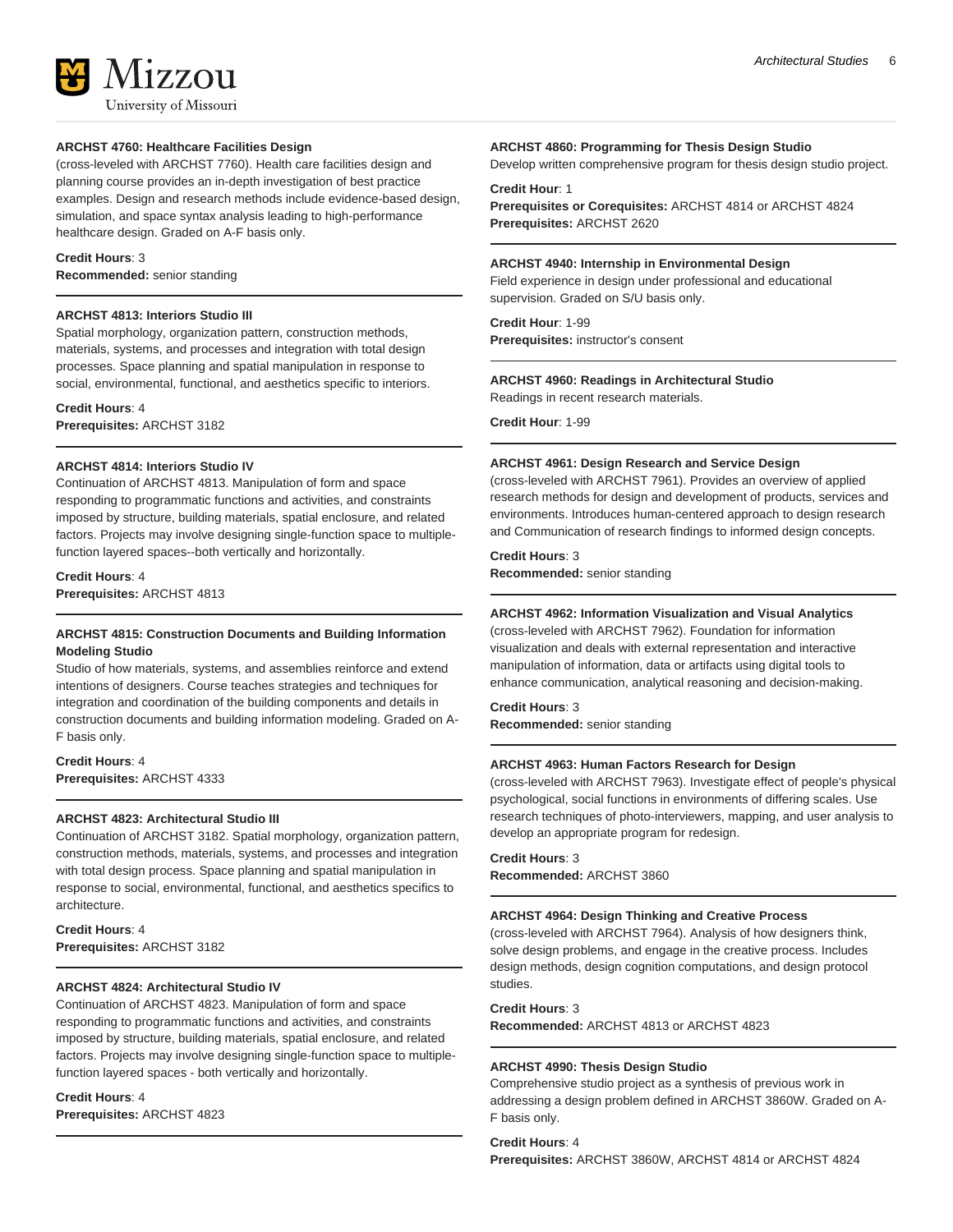#### **ARCHST 7001: Topics in Environmental Design**

Selected current topics in field of interest.

**Credit Hour**: 1-99

### **ARCHST 7085: Problems in Environmental Design**

Supervised independent work.

#### **Credit Hour**: 1-99

**Prerequisites:** 3000-level course in field of problem and instructor's consent

#### **ARCHST 7230: Computer Graphic Application for Design I**

(cross-leveled with ARCHST 4230). Applications of computer graphics for design and art; includes visualization, animation and creative development. May repeat up to 12 credit hours maximum.

**Credit Hours**: 3

#### **ARCHST 7232: Graduate Design Communication I**

Studio course in techniques and conventions of graphic communication as an aid in the design process of built forms.

**Credit Hours**: 3

#### **ARCHST 7310: Graduate Building Systems**

Integrated building systems; structure construction, technology, comfort; including voice-communications, safety, floor, wall, ceiling, mechanical, electrical, and plumbing systems, project estimating and management.

**Credit Hours**: 3 **Prerequisites:** MATH 1100

#### **ARCHST 7315: Graduate Systems Laboratory**

Experimental learning setting involving building construction systems, renovation, materials and finishes testing and experimentation. Focus on hands-on opportunities investigating building technology properties in detail. Laboratory 3 hrs/week.

**Credit Hour**: 1-9

#### **ARCHST 7320: Materials, Methods and Products**

(cross-leveled with ARCHST 4320). Inherent qualities of materials used in the design of interior environments. Manufacturing, application, and installation methods. Focus on environmentally sensitive materials.

**Credit Hours**: 3 **Prerequisites:** MATH 1100

#### **ARCHST 7323: Sustainable Technologies and Systems**

(cross-leveled with ARCHS 4323). An in-depth study of ecologicallysensitive and energy-efficient strategies used in buildings and interiors.

**Credit Hours**: 3

#### **ARCHST 7325: Energy-Efficient Building Design**

(cross-leveled with ARCHST 4325). This course is a broad study of energy use and energy-efficient strategies for buildings. The course will cover the fundamentals of climate-based design, energy-efficient heating/cooling/daylighting strategies, alternative energy systems

applicable to buildings, energy auditing/modeling/verification, applicable building energy codes, and high performance building technologies. Recommended for graduate students with undergraduate degrees and experience in engineering, architecture, and/or building science.

#### **Credit Hours**: 3

#### **ARCHST 7333: Compliance and Specifications**

(cross-leveled with ARCHST 4333). Application of laws, codes, regulations, standards in specifying for life safety, barrier-free and universal design, lighting, human factors, and contract documents. Graded on A-F basis only.

#### **Credit Hours**: 3

**Prerequisites:** ARCHST 4813 or ARCHST 4823

#### **ARCHST 7355: Recent Trends in Digital Media I**

Recent Trends in Digital Media I

**Credit Hour**: 2-4

#### **ARCHST 7430: Guiding Design with Historic Preservation**

(cross-leveled with ARCHST 4430). Approaches to historic preservation; historic roots of architecture and interiors; regulations and design guidelines governing intervention; assessing significance of historic properties.

#### **Credit Hours**: 3

**Prerequisites:** American History or Government or Art History or instructor's consent

#### **ARCHST 7440: Design Precedents: Architecture, Interiors and Furniture since the Industrial Revolution**

(cross-leveled with ARCHST 4440). Analysis of historical exemplars of architecture, interiors and furniture design offering strategies for approaching contemporary design problems. Covers design precedents from industrial revolution to contemporary design.

**Credit Hours**: 3

#### **ARCHST 7555: Recent Trends in Environmental Design**

Upper-division students seeking additional knowledge in specific subject matter areas including digital media software.

**Credit Hour**: 1-99

#### **ARCHST 7620: Environment and Behavior**

Evaluate relationships between human behavior and environmental design. Survey of environment and behavior theoretical foundations examining how these concepts translate into a more responsive theory of design.

**Credit Hours**: 3

#### **ARCHST 7630: Shaping Human Settlements**

(cross-leveled with ARCHST 4630). Review classic designs and designers, key concepts and enduring issues of community design within the overall framework of environmental design.

**Credit Hours**: 3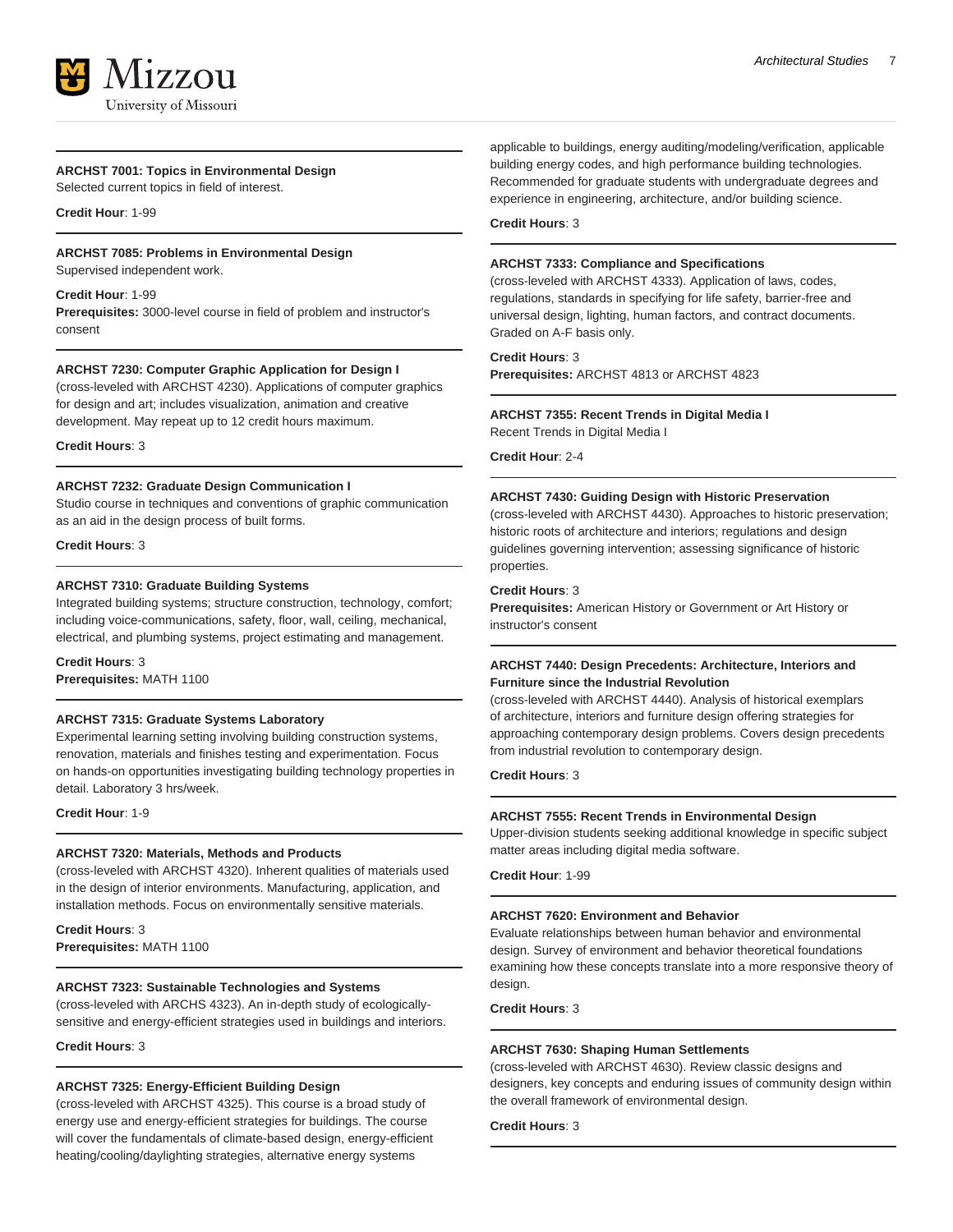

### **ARCHST 7650: Psychosocial Function and Older Adults**

(same as F\_C\_MD 7751, HMI 7751, H\_D\_FS 7751, NURSE 7751, P\_HLTH 7751 and SOC\_WK 7751). This course takes an Interdisciplinary approach to understanding the psychosocial function of older adults and explores approaches to alleviate disabling conditions that interfere with psychosocial function and quality of life in old age. Graded on A-F basis only.

#### **Credit Hours**: 3

#### **ARCHST 7700: Place-Making in Community Design**

(cross-leveled with ARCHST 4700). Ideologies, case studies and participatory methods on place-making in community design. Use processes to design a place-making scheme in actual community project.

#### **Credit Hours**: 3

#### **ARCHST 7840: Graduate Design Studio**

Advanced graduate level design experience emphasizing project complexity, design skill refinement, and optional development of thesis project strategies.

#### **Credit Hours**: 3

**Prerequisites:** instructor's consent

#### **ARCHST 7940: Internship in Environmental Design**

Field experience in design under professional and educational supervision. Graded on S/U basis only.

**Credit Hour**: 1-99 **Prerequisites:** instructor's consent

#### **ARCHST 7960: Readings in Environmental Design**

Readings in recent research materials.

**Credit Hour**: 1-99

#### **ARCHST 7961: Design Research and Service Design**

(cross-leveled with ARCHST 4961). Provides an overview of applied research methods for design and development of products, services and environments. Introduces human-centered approach to design research and communication of research findings to inform design concepts.

**Credit Hours**: 3

#### **ARCHST 7962: Information Visualization and Visual Analytics** (cross-leveled with ARCHST 4962). Foundation for information visualization and deals with external representation and interactive manipulation of information, data or artifacts using digital tools to enhance communication, analytical reasoning and decision-making.

#### **Credit Hours**: 3

#### **ARCHST 7963: Human Factors Research for Design**

(cross-leveled with ARCHST 4963). Investigate effect of people's physical psychological, social functions in environments of differing scales. Use research techniques of photo-interviewers, mapping, and user analysis to develop an appropriate program for redesign.

**Credit Hours**: 3

#### **ARCHST 7964: Design Thinking and Creative Process**

(cross-leveled with ARCHST 4964). Analysis of how designers think, solve design problems, and engage in the creative process. Includes design methods, design cognition and computations, and design protocol studies.

**Credit Hours**: 3

#### **ARCHST 8001: Topics in Environmental Design**

Selected current topics in field of interest.

**Credit Hour**: 1-99

#### **ARCHST 8050: Research Methods in Environmental Design**

A comparative study of quantitative and qualitative methods in environmental design with emphasis on research results and analyses. Lectures and seminar discussions.

**Credit Hours**: 3

#### **ARCHST 8085: Problems in Environmental Design**

**Credit Hour**: 1-99

**Prerequisites:** 4000-level course in field of problem and instructor's consent

#### **ARCHST 8090: Master's Research in Environmental Design**

Independent research leading to a creative project. Graded on S/U basis only.

**Credit Hour**: 1-99

#### **ARCHST 8230: Computer Graphic Application for Design II**

Creative computer graphic modeling, rendering and animation projects related to the academic background and interests of individual students. May be repeated to 6 hours maximum.

#### **Credit Hours**: 3

#### **ARCHST 8600: Graduate Environmental Analysis**

Analysis of design principles and organizational factors operating in a building by means of dissection. Volumetric disposition, circulation pattern, axes, structural system, materials, purpose, and symbolism.

#### **Credit Hours**: 3

#### **ARCHST 8630: Philosophy of Environmental Design Research**

Formal environmental design theory concerning historical precedents, current aesthetic trends, and design processes. Assignments investigate philosophical influences, architectonic vocabularies, and communication of idea and artifact. May be repeated up to 12 credit hours.

#### **Credit Hours**: 3

#### **ARCHST 8633: Theoretical Perspectives of Design Computing**

Key theoretical ideas underlying the relationship between design and computing. Main research topics relevant to current discourse in design computing.

**Credit Hours**: 3